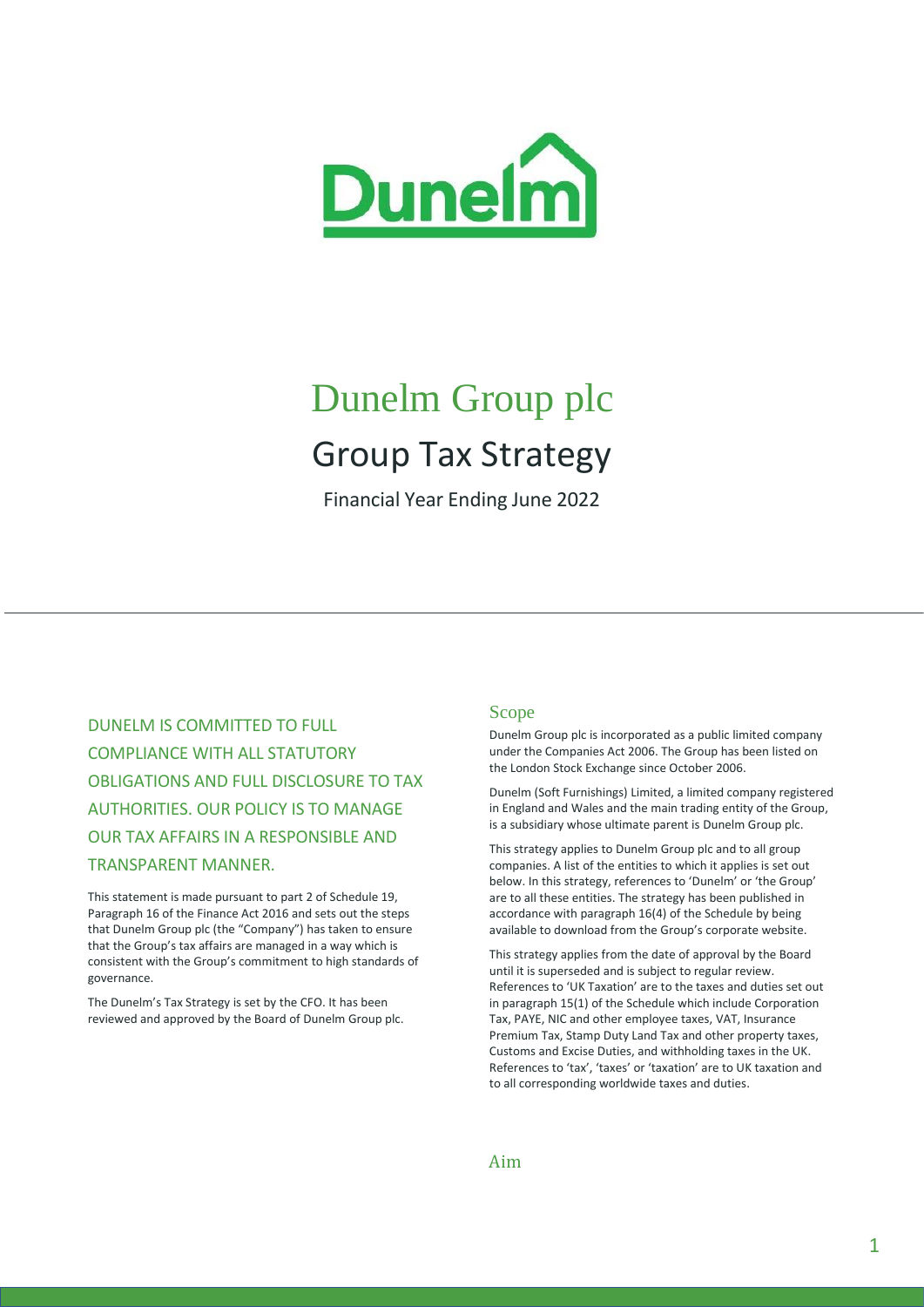Dunelm is committed to full compliance with all statutory obligations and full disclosure to tax authorities. The Group's tax affairs are managed in a way which is consistent with the Group's commitment to high standards of governance.

Our policy is to manage our tax affairs in a responsible and transparent manner, to comply with relevant legislation and to have due regard to our reputation. Through this we seek to promote the long-term success of the Group and deliver sustainable shareholder value.

## Governance in relation to UK taxation

- Ultimate responsibility for Dunelm's tax strategy and compliance rests with the Board of Dunelm Group plc
- The Audit & Risk Committee monitors the integrity of Dunelm's financial reporting system, internal controls and risk management framework. This expressly includes those elements relating to taxation
- The Chief Financial Officer ('CFO') is the Board member with executive responsibility for tax matters
- Day-to-day management of the Group's tax affairs is delegated to the Director of Group Finance, who reports to the CFO
- The Group Finance team is staffed with appropriately qualified individuals
- The business gives consideration to Dunelm's Tax Strategy when making investments and significant business decisions
- The Director of Group Finance reports to the Executive, the Audit and Risk Committee and the Board on Dunelm's tax affairs and risks during the year
- Tax advice is sought from external advisors in respect of transactions when necessary by the Group Finance Team.

### Risk Management

- Dunelm operates a system of tax risk assessment and controls as a component of the overall internal control framework applicable to the Group's financial reporting system
- Tax risk is considered in terms of the impact and likelihood, and across both financial and non-financial factors
- Dunelm seeks to reduce the level of tax risk arising from its operations as far as is reasonably practicable by ensuring that reasonable care is applied in relation to all processes which could affect its compliance with its tax obligations
- Processes relating to different taxes are allocated to appropriate process owners, who carry out a review of activities and processes to identify key risks and mitigating controls in place. These key risks are monitored for business and legislative changes which may impact them and changes to processes or controls are made when required
- Appropriate training is carried out for colleagues who manage or process matters which have tax implications

# Attitude towards tax planning and level of risk

Dunelm manages risks to ensure compliance with legal requirements in a manner which ensures payment of the right amount of tax.

The Group's attitude towards tax planning is such that we only engage in tax planning where this is aligned with commercial and economic activity, and it does not lead to an abusive result. When entering into commercial transactions, Dunelm seeks to take advantage of available tax incentives, reliefs and exemptions in line with, and in the spirit of, tax legislation. The Group does not undertake tax planning unrelated to such commercial transactions.

We do not tolerate the commission or facilitation of fraud or tax evasion by any colleague, supplier or any other person associated with the Company.

The level of risk which Dunelm accepts in relation to UK taxation is consistent with its overall objective of achieving compliance and transparency in the Group's tax affairs. Dunelm seeks to comply fully with regulatory and other obligations and seeks to act in a way which upholds its reputation as a responsible corporate citizen. In relation to any specific issue or transaction, the Board is ultimately responsible for identifying the risks, including tax risks, which need to be addressed and for determining what actions should be taken to manage those risks, having regard to the amounts and obligations in question.

# Relationship with HMRC

The Group maintains an open and honest relationship with HMRC and seeks to work in partnership with all relevant tax authorities in relation to its tax affairs in the UK and overseas.

- Any inadvertent errors made are fully disclosed to HMRC as soon as reasonably practicable after they are identified.
- When submitting tax computations and returns to HMRC, full disclosure of all relevant facts is made and Dunelm identifies any transactions or issues where it considers that the tax treatment may be uncertain
- Significant transactions and changes in the business are notified to HMRC as soon as reasonably practicable after they are known, along with a consideration of any resultant tax issues identified.